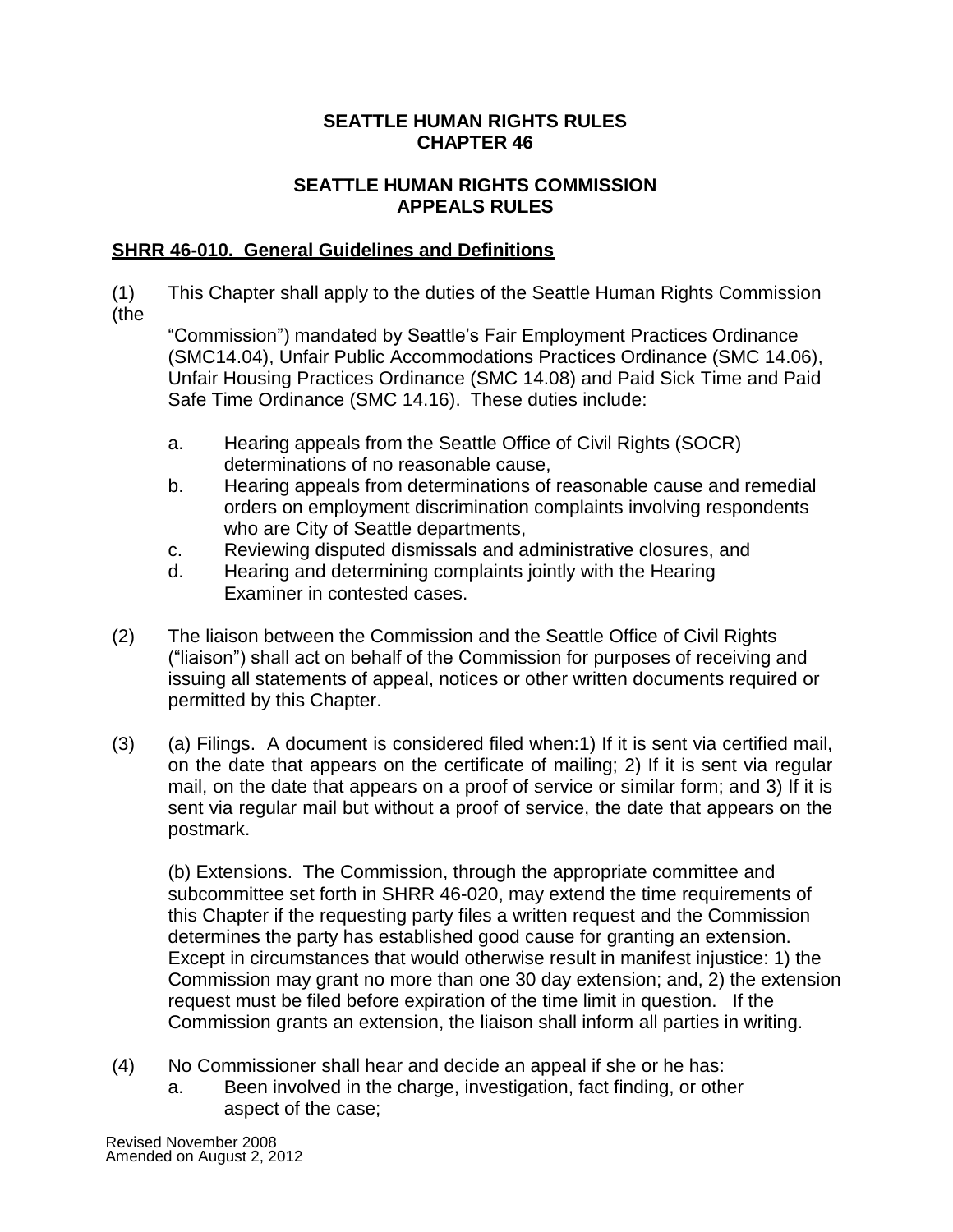- b. Already formed an opinion about the merits of the case;
- c. A pecuniary, private, or personal interest or bias in the case; or
- d. Had any ex parte communication with a party regarding the merits of the appeal, unless the communication has been fully disclosed to all parties and does not violate any other part of this subsection .

# **SHRR 46-020. Hearing and Appeals Committee and Subcommittees**

- (1) There shall be an Appeals Committee (the "Committee") which shall be comprised of a minimum of six members of the Commission, appointed by the Chair of the Commission.
- (2) The six Committee members shall elect one Committee member to serve as Chair of the Committee. If possible, the Committee Chair shall be an attorney. The Committee Chair shall form a subcommittee of three members. If possible, at least one member of the subcommittee shall be an attorney. Two subcommittee members shall constitute a quorum. Members may attend in person or by telephone.
- (3) The subcommittee shall carry out the following functions:
	- a. Consider and act upon appeals of no reasonable cause determinations issued by the SOCR, as provided by Seattle Municipal Code 14.04 (Fair Employment Practices Ordinance), 14.06 (Unfair Public Accommodations Practices Ordinance), 14.08 (Unfair Housing Practices Ordinance) and 14.16 (Paid Sick Time and Safe Time Ordinance).
	- b. Consider and act upon appeals of reasonable cause determinations and SOCR's orders in cases in which a City department is a respondent, as provided under SMC14.04 and SMC 14.16.
	- c. Review disputed administrative closures and disputed dismissals issued by the SOCR as provided under SHRR 46-050.
	- d. Determine whether to appoint Commissioners to serve with the Hearing Examiner to hear contested cases under SMC 14.04, 14.06, 14.08 and 14.16.
- (4) Mixed Appeals Whenever a no reasonable cause determination and a reasonable cause determination on the same charge are appealed, pursuant to SMC 14.04.130,14.04.160 and 14.16.080, the Committee Chair shall determine whether the appeals will be heard separately or jointly. Whenever the Committee Chair determines that such mixed appeals will be heard jointly, the procedures set forth in SHRR 46-040 shall govern such hearings.
- (5) Oral Presentations
	- a. Purpose and Scope. The Committee may at its discretion determine that an oral presentation is appropriate in a particular case. An oral presentation is an opportunity for the parties to present additional information and/or argument to the Commission for the limited purpose of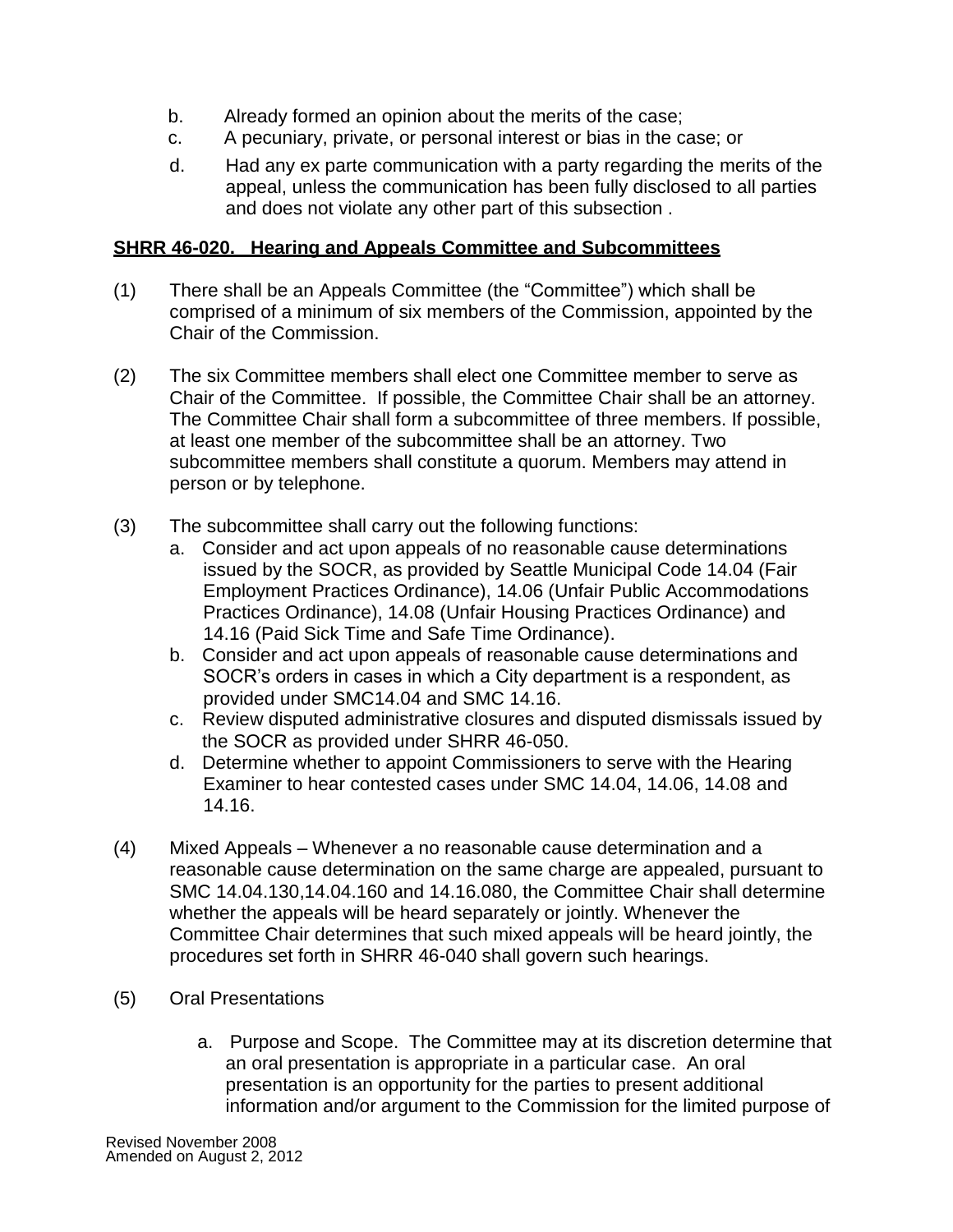assisting the Commission determine the issues before it in that appeal (In a "no reasonable cause" appeal, for example, the issues are limited to whether the SOCR investigation was adequate and whether a preponderance of the evidence supports the SOCR findings.) Information and argument presented at an oral presentation are not evidence and do not become part of the SOCR investigatory record. All presentations will be electronically recorded and are part of the Commission's appeal record.

b. Scheduling. The liaison shall notify the parties at least 10 days before the date of an oral presentation. Such notification shall specify the time, date and place the presentations are to be heard, the time to be allowed each party for presentation, and the issues on which the subcommittee wants to hear presentations.

#### **SHRR 46-030. Appeal Procedure for No Reasonable Cause Findings**

- (1) To appeal a no reasonable cause determination issued by SOCR, the charging party must file a written statement of appeal with the Commission within 30 days after the Director signs the determination. A determination is signed when the Director places her signature on the determination and it is mailed to the parties. The statement of appeal shall state specifically the grounds for appeal, either SOCR's investigation was inadequate or the finding was not supported by a preponderance of the evidence. The appeal statement shall fully describe any evidence that the charging party thinks SOCR should have considered. The liaison shall promptly mail a copy of the statement of appeal to the respondent.
- (2) The subcommittee shall promptly consider and act upon appeals. The subcommittee shall consider the appeal, SOCR's findings of fact, the charge, appeal brief, and such other materials as the subcommittee may request of SOCR, the charging party, or the respondent.
- (3) In its discretion, the subcommittee may call for oral presentations by the parties. The subcommittee may permit the attendance of any party or person during such presentation(s). Any oral presentations shall be electronically recorded.
- (4) In considering appeals the only issues before the subcommittee are whether:
	- a. SOCR's investigation was adequate; and
	- b. The findings are supported by a preponderance of the evidence.

The burden is on the charging party to convince the subcommittee to exercise its discretion to re-open the investigation. The subcommittee will not make a finding on the merits of the case.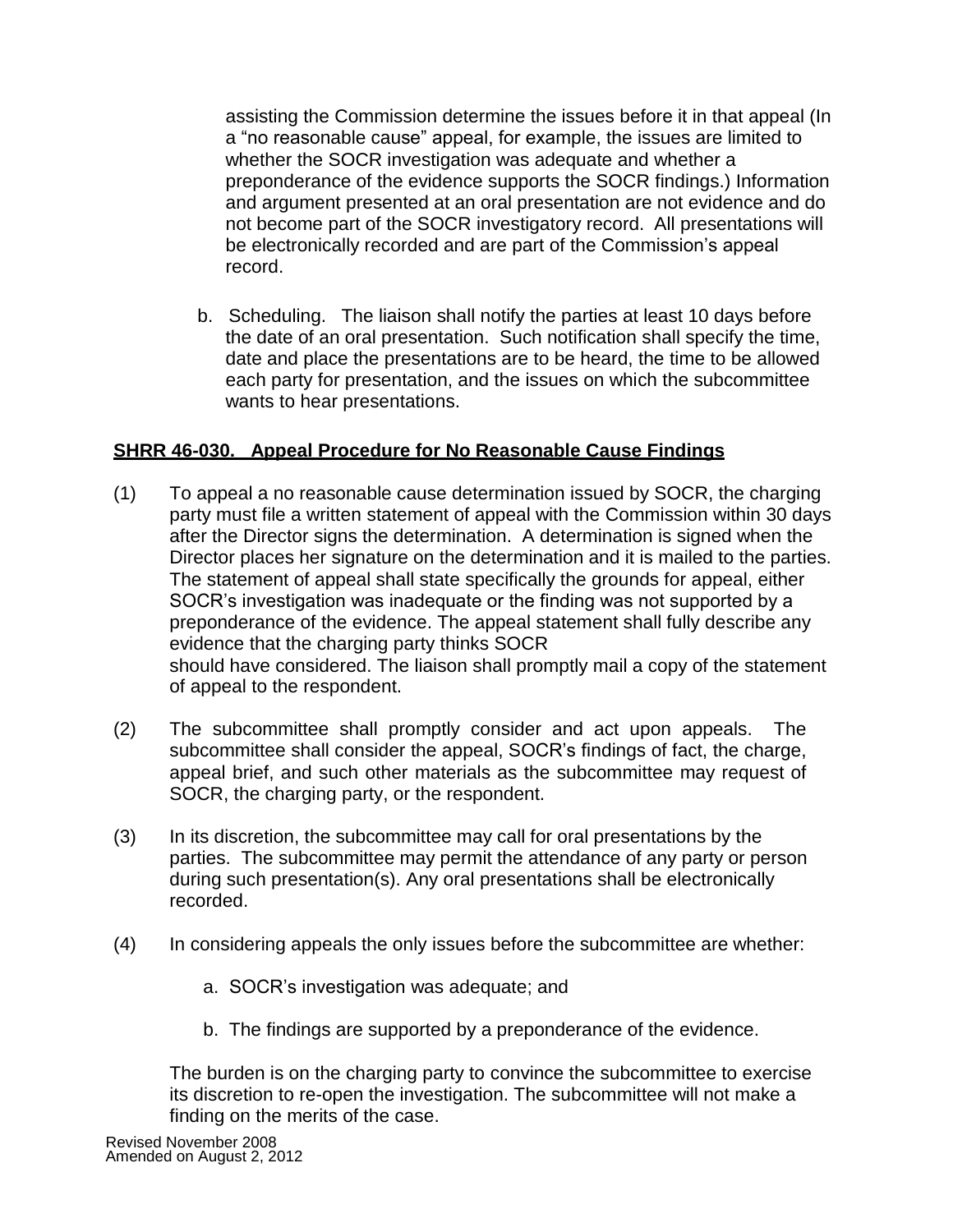- (5) The subcommittee shall act upon appeals within 90 days of the liaison's receipt of the appeal by issuing a written order either affirming SOCR's determination or remanding it to SOCR with appropriate instructions. The order shall include a brief statement of supporting reasons. Any dissenting subcommittee member may file a statement of dissent. A copy of the order and any dissenting statement shall be promptly furnished by the SOCR liaison, charging party, and respondent.
- (6) If the subcommittee affirms SOCR's no reasonable cause determination, the determination shall be final and the charge dismissed, and the same shall be entered on the records of SOCR. This final determination and dismissal shall in no way prejudice the rights of the charging party under any other law or in any other proceeding.
- (7) If the subcommittee remands SOCR's determination, the liaison will provide a copy of the finding after remand to SOCR, charging party, and respondent.
- (8) The subcommittee's consideration of appeals shall not be a contested case within the meaning of the Seattle Administrative Code, SMC 3.02.

# **SHRR 46-040. Appeals of Reasonable Cause Determinations and Remedial Orders in Cases Involving City Departments as Respondents**

- (1) Appeals of determinations of reasonable cause and remedial orders issued by the Director under Seattle's Fair Employment Practices Ordinance (SMC 14.04) and Paid Sick Time and Safe Time Ordinance (SMC 14.16) shall be considered and acted upon by a subcommittee of three Commissioners appointed as provided in SHRR 46-020. The subcommittee's consideration of such appeals shall not be a contested case within the meaning of the Seattle Administrative Code, SMC 3.02.
- (2) The charging party or respondent, or both, may appeal a reasonable cause determination, remedial order, or both. In order to appeal, a party must file a written statement of appeal with the Commission within 30 days after issuance of the Director' remedial order. The statement of appeal shall state specifically the grounds for appeal and shall fully describe any evidence the party thinks SOCR should have considered. The liaison shall promptly mail a copy of the statement of appeal to all other parties.
- (3) Any party may file a written statement of position regarding the appeal with the subcommittee. Such statements shall be filed with the subcommittee within 30 days of the date the statement of appeal is mailed.
- (4) Within 30 days of the date the appeal is filed, the Department shall submit to the subcommittee the record of the case, which shall include at least the following: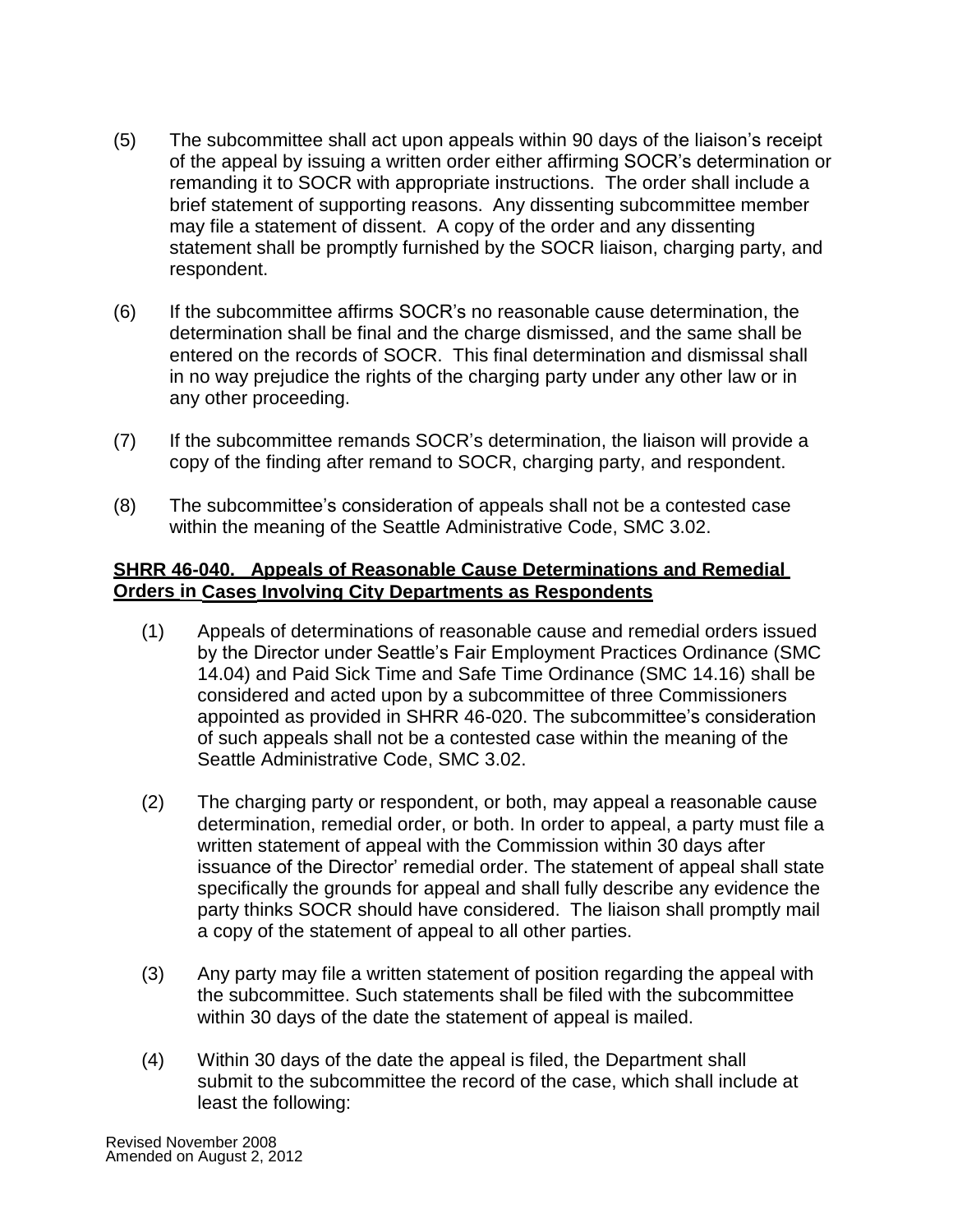- a. The determination of reasonable cause and a record of the case.
- b. The remedial order and supporting documentation.
- c. Any written comments to the proposed finding and determination submitted by the parties pursuant to SMC 14.04.120 and SMC 14.16.080.
- (5) The subcommittee shall review and consider the record submitted by the Department and any written statements of positions submitted by the parties and shall act upon such appeals in the manner provided by Section (7) of this rule within 90 days of the filing of the appeal.
- (6) The subcommittee shall act upon appeals of reasonable cause determinations and remedial orders in the following manner:
	- a. Affirm the Director's determination and order or

.

- b. Remand the determination or order to the Director for further investigation.
- (7) Whenever the subcommittee affirms the determination and order, an order to that effect shall be entered and the determination shall be deemed a finding that an unfair employment practice has been committed by the Respondent and shall be dispositive of this issue for all future proceedings pursuant to SMC 14.04.150 and Paid Sick Time and Safe Time Ordinance SMC 14.16.080. A copy of the order shall be served on all parties.
- (8) Whenever the subcommittee remands the case to the Director, the Director shall carry out the instructions for further administrative action.

# **SHRR 46-050. Review of Disputed Dismissals and Disputed Administrative Closures**

- (1) The subcommittee will review disputed dismissals and administrative closures issued by SOCR, pursuant to SHRR 40-305 and SHRR 40-310, to determine whether the decision to dismiss or close the case was reasonable under the circumstances.
- (2) In order to challenge a dismissal or administrative closure the charging party must file a written statement challenging the dismissal or closure with the Commission within 30 days after SOCR issued its notice dismissing or closing the case. The charging party's statement shall state specifically why the charging party believes SOCR's decision to dismiss or close the case was not reasonable based on the circumstances.
- Revised November 2008 Amended on August 2, 2012 (3) The subcommittee shall review the disputed dismissal or closure within 30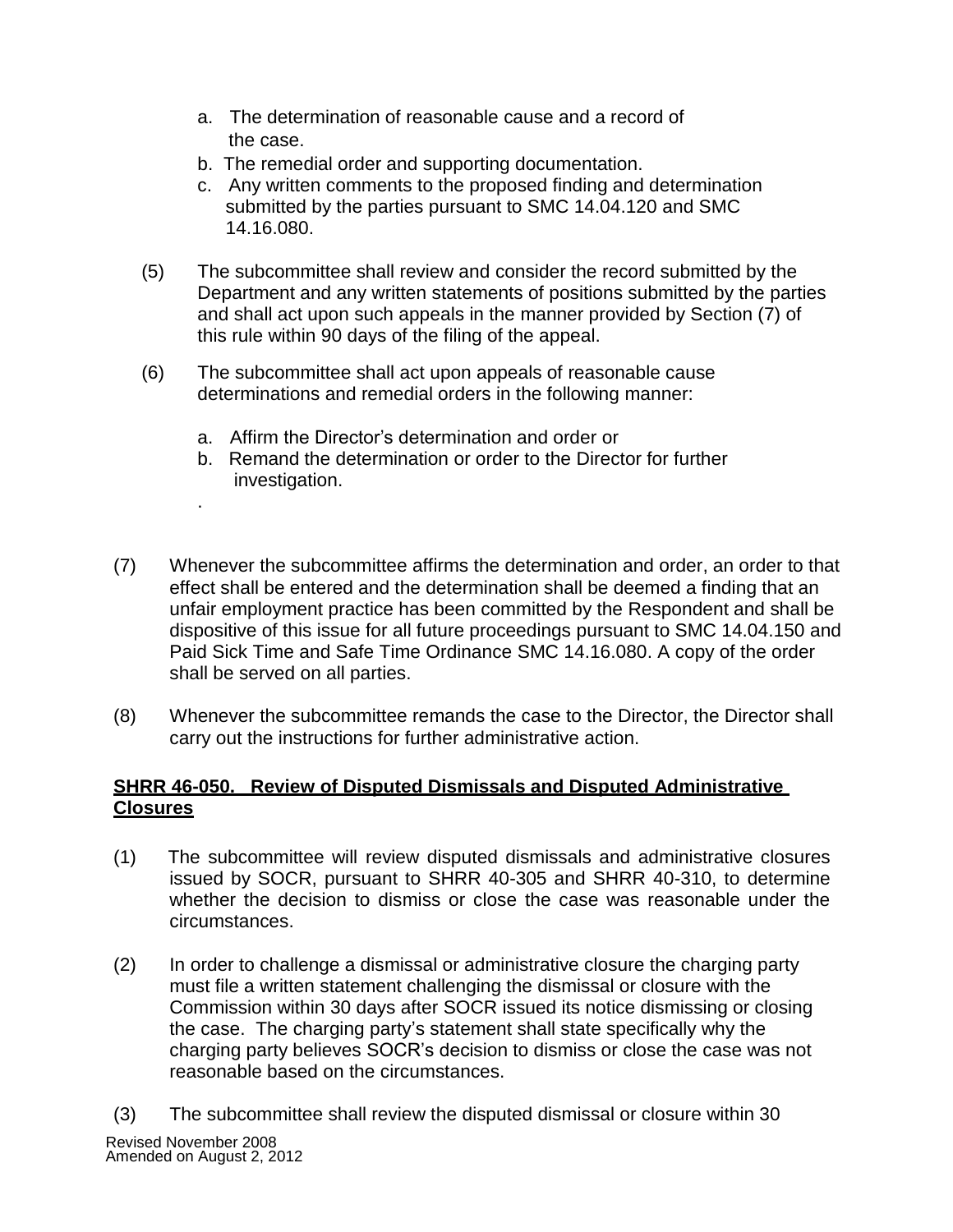days after the charging party's challenge is received by the liaison.

- (4) The subcommittee's review will consist of an evaluation of SOCR's reasons for dismissal or closure, and the charging party's reasons for challenging SOCR's decision.
- (5) In considering the appeal, the only issue before the subcommittee is whether the SOCR's decision to dismiss or to close the case was reasonable based on the circumstances. The subcommittee shall not make a finding on the merits of the case. The subcommittee may either affirm SOCR's decision or request SOCR reconsider its decision to dismiss or close the case.

# **SHRR 46-060. Appointment of Commissioners to Hear Contested Cases Jointly with the Hearing Examiner**

- (1) Whenever a case is submitted to the City Attorney for prosecution, SOCR liaison shall notify the Committee of the upcoming hearing.
- (2) Upon notification, the Committee Chair must decide whether to appoint Commissioners from the Committee to hear and determine the discrimination complaint jointly with the Hearing Examiner as provided by SMC 14.04, 14.06,14.08 and 14.16.
	- a. If the Committee Chair determines the Hearing Examiner alone should hear the case, the liaison shall notify the parties and the Hearing Examiner in writing no later than 30 days after the City Attorney has filed the complaint with the Hearing Examiner.
	- b. If the Committee Chair determines that Commissioners should be appointed to hear and determine cases jointly with the Hearing Examiner, the Chair shall appoint two Committee members to hear and determine the case with the Hearing Examiner.
- (4) The Committee Chair shall ask the liaison to notify the Hearing Examiner in writing within 15 days after notice of the date of hearing of the name, address and telephone number of the appointed Commissioners who will jointly hear and decide the particular case.
- (5) Prior to the commencement of the hearing, the appointed Commissioners shall file with the Office of the Hearing Examiner a signed document in substantially the following form:

*I* accept appointment as a member of the hearing subcommittee that will hear *the case captioned above for the Seattle Human Rights Commission.*

*I certify that, to my knowledge, I have no conflicts of interest which would interfere with my ability to judge fairly and impartially.*